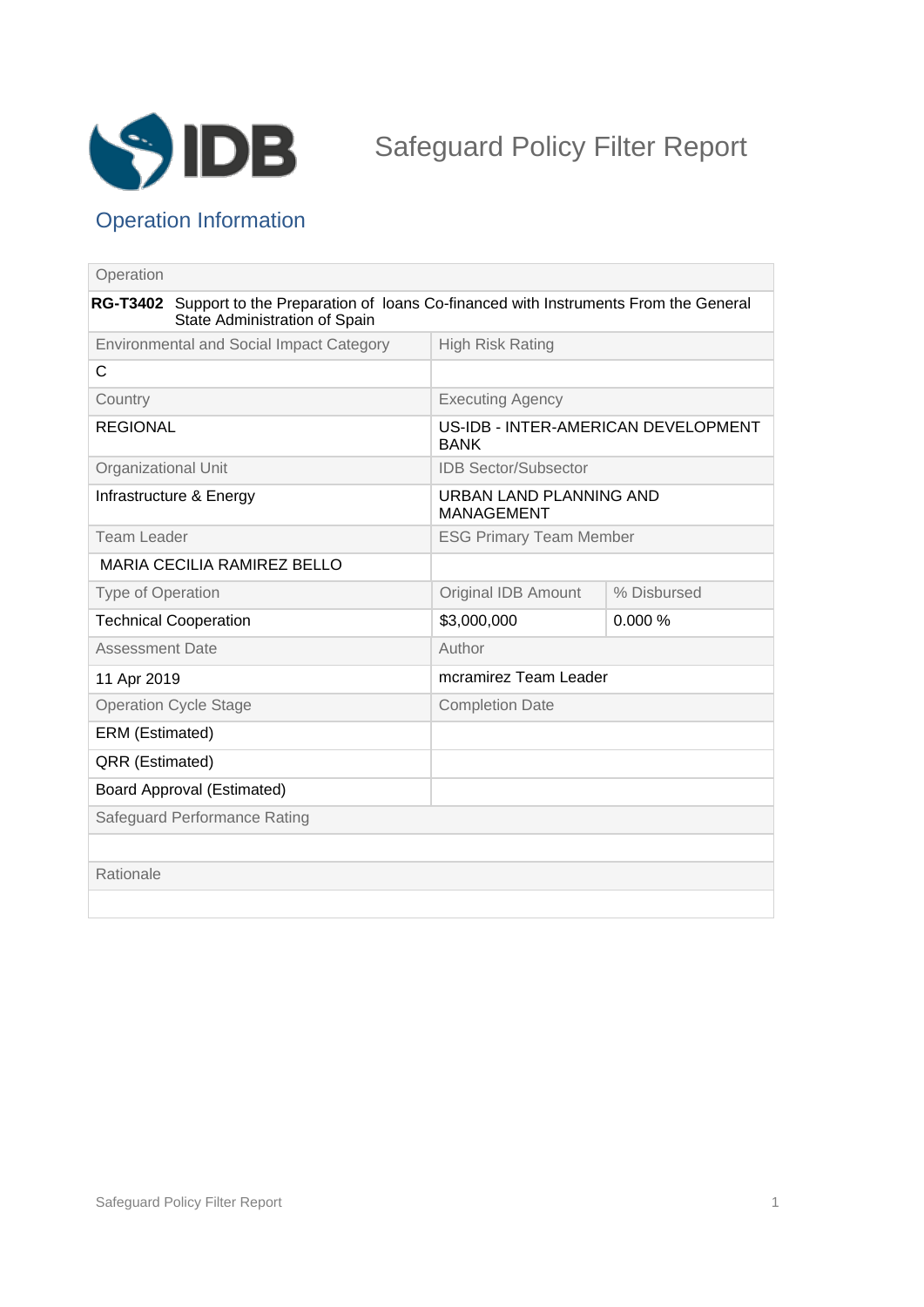

# Safeguard Policy Filter Report

## Potential Safeguard Policy Items

[No potential issues identified]

### Safeguard Policy Items Identified

#### B.1 Bank Policies (Access to Information Policy-OP-102)

The Bank will make the relevant project documents available to the public.

#### B.2 Country Laws and Regulations

The operation is expected to be in compliance with laws and regulations of the country regarding specific women's rights, the environment, gender and indigenous peoples (including national obligations established under ratified multilateral environmental agreements).

#### B.3 Screening and Classification

The operation (including **[associated facilities](javascript:ShowTerm()**) is screened and classified according to its potential environmental impacts.

#### B.4 Other Risk Factors

The operation is associated with the design and/or implementation of a major investment loan in infrastructure (technical cooperations only).

#### B.7 Supervision and Compliance

The Bank is expected to monitor the executing agency/borrower's compliance with all safeguard requirements stipulated in the loan agreement and project operating or credit regulations.

#### B.17. Procurement

Suitable safeguard provisions for the procurement of goods and services in Bank financed operations may be incorporated into project-specific loan agreements, operating regulations and bidding documents, as appropriate, to ensure environmentally responsible procurement.

Recommended Actions